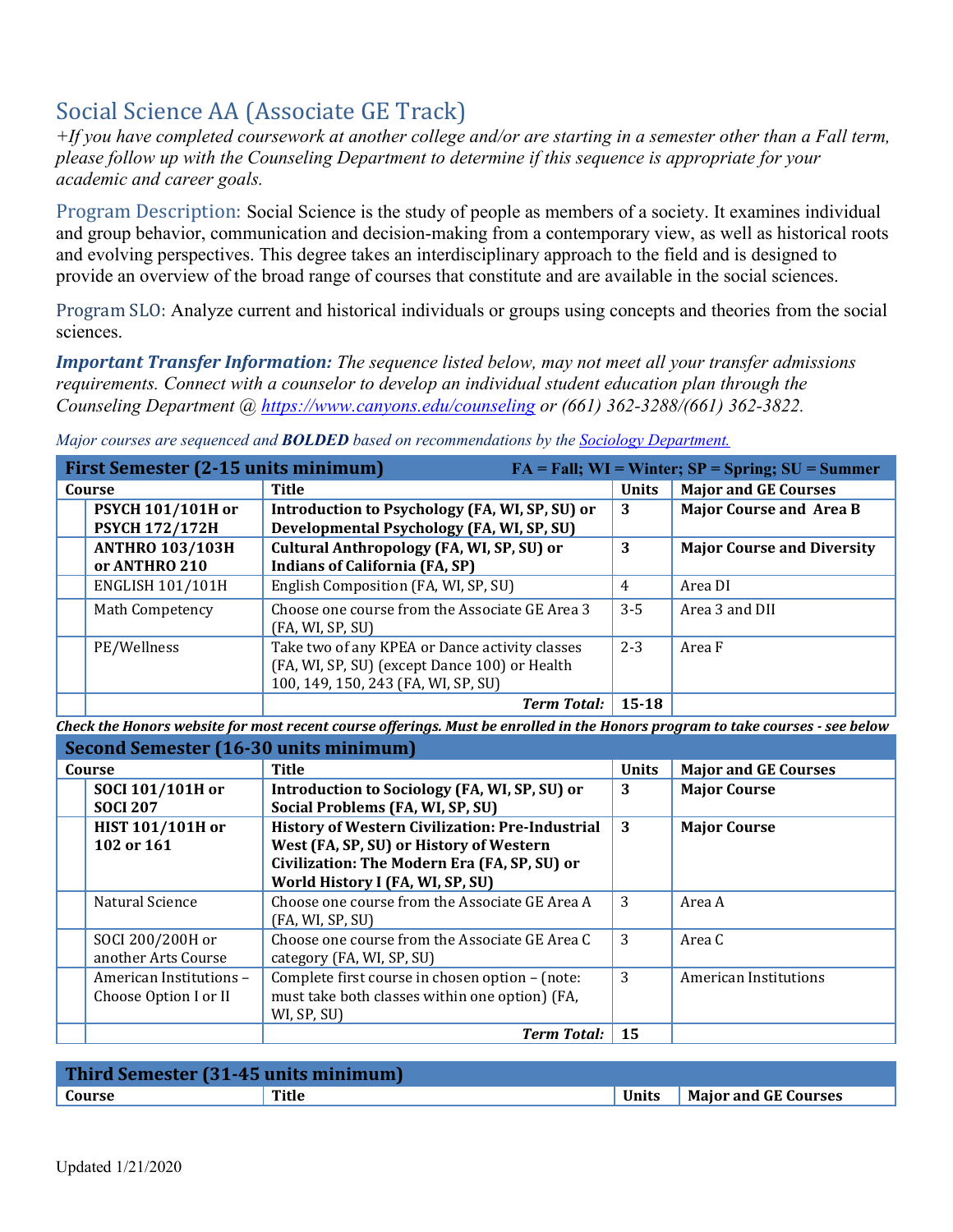| POLISC 230, 250, or<br>270 | <b>Political Theory (FA, SP) or Comparative</b><br><b>Government &amp; Politics (FA, SP) or</b><br><b>International Relations (FA, SP)</b> | 3  | <b>Major Course</b>   |
|----------------------------|--------------------------------------------------------------------------------------------------------------------------------------------|----|-----------------------|
| <b>Group 1 Course</b>      | Choose one course from Group 1, listed below<br>(FA, WI, SP, SU)                                                                           | 3  | <b>Major Elective</b> |
| American Institutions      | Complete second course in chosen option - (note:<br>must take both classes within one option) (FA, WI,<br>SP, SU)                          | 3  | American Institutions |
| Associate Elective         | Choose any course that is 100-level or higher (FA,<br>WI, SP, SU)                                                                          | 3  | Elective              |
| Associate Elective         | Choose any course that is 100-level or higher (FA,<br>WI, SP, SU)                                                                          | 3  | Elective              |
|                            | <b>Term Total:</b>                                                                                                                         | 15 |                       |

| <b>Fourth Semester (46-60 units minimum)</b> |                                                                   |              |                             |
|----------------------------------------------|-------------------------------------------------------------------|--------------|-----------------------------|
| Course                                       | Title                                                             | <b>Units</b> | <b>Major and GE Courses</b> |
| <b>Group 1 Course</b>                        | Choose one course from Group 1, listed below<br>(FA, WI, SP, SU)  | 3            | <b>Major Elective</b>       |
| <b>Group 1 Course</b>                        | Choose one course from Group 1, listed below<br>(FA, WI, SP, SU)  | 3            | <b>Major Elective</b>       |
| Associate Elective                           | Choose any course that is 100-level or higher (FA,<br>WI, SP, SU) | -3           | Elective                    |
| Associate Elective                           | Choose any course that is 100-level or higher (FA,<br>WI, SP, SU) | - 3          | Elective                    |
| Associate Elective                           | Choose any course that is 100-level or higher (FA,<br>WI, SP, SU) | - 3          | Elective                    |
|                                              | <b>Term Total:</b>                                                | 15           |                             |

## **Total Units: 60**

### **Group 1 – Need three courses from this area that have not already been taken (9 units)**

| <b>BUS 126</b>       | Managing Diversity in the Workplace (FA, SP, SU)                       |   |
|----------------------|------------------------------------------------------------------------|---|
| <b>COMS 260</b>      | Communication and Gender (FA, SP, SU)                                  |   |
| ECON 201/201H        | Macroeconomics (FA, WI, SP, SU)                                        |   |
| GEOGRPH 102          | Human Geography (FA, WI, SP, SU)                                       | 3 |
| HIST 120/120H        | The Role of Women in the History of the United States (FA, WI, SP, SU) |   |
| <b>HIST 240</b>      | Latin American Civilization (FA)                                       |   |
| PSYCH <sub>235</sub> | Psychology of Gender Roles (FA, SP, SU)                                |   |
| PSYCH <sub>240</sub> | Abnormal Psychology (FA, WI, SP, SU)                                   | 3 |
| PSYCH <sub>272</sub> | Adult Development and Aging (TBD)                                      |   |
| SOCI 103/103         | Intimate Relationships and Families (FA, WI, SP, SU)                   |   |
| <b>SOCI</b> 105      | Multiculturalism in America (FA, SP, SU)                               |   |
| SOCI 200/200H        | Introduction to Women's Studies (FA, WI, SP, SU)                       |   |
| <b>SOCI 233</b>      | Sociological Issues of Life and Longevity (FA, SP)                     |   |
| <b>SOCI 250</b>      | Introduction to Criminology (FA, WI, SP, SU)                           |   |

*Students can take additional courses listed above to fulfill elective units.* 

#### **American Institutions Requirement –** Select one of the options below and complete a total of 6 units

| Option 1 | <b>One course from the following:</b> Economics $170/170H$ , History $111/111H$ , History $112/112H$ , |
|----------|--------------------------------------------------------------------------------------------------------|
|          | History 120/120H, or History 130 AND Political Science 150/150H (FA, WI, SP, SU)                       |
| Option 2 | History 111/111H AND History 112/112H (FA, WI, SP, SU)                                                 |

## **Counseling Resources**

Sociology Department: www.canyons.edu/sociology